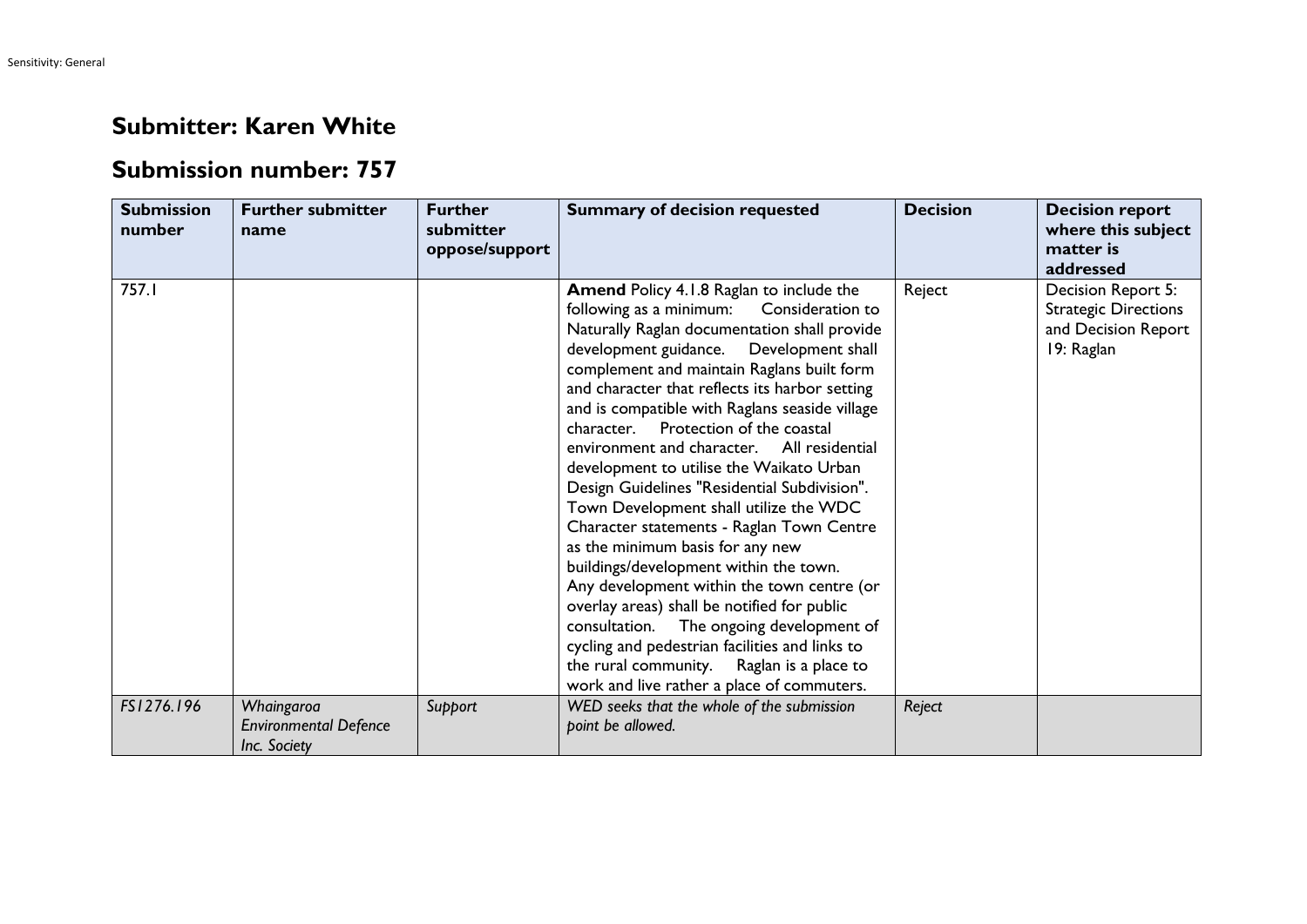| <b>Submission</b><br>number | <b>Further submitter</b><br>name                           | <b>Further</b><br>submitter<br>oppose/support | <b>Summary of decision requested</b>                                                                                                                                                                                                                                                                                                                                                                                          | <b>Decision</b> | <b>Decision report</b><br>where this subject<br>matter is<br>addressed |
|-----------------------------|------------------------------------------------------------|-----------------------------------------------|-------------------------------------------------------------------------------------------------------------------------------------------------------------------------------------------------------------------------------------------------------------------------------------------------------------------------------------------------------------------------------------------------------------------------------|-----------------|------------------------------------------------------------------------|
| 757.2                       |                                                            |                                               | Amend Policy 4.1.18 Raglan to require<br>housing for the elderly in all new<br>developments.                                                                                                                                                                                                                                                                                                                                  | Reject          | Decision Report 5:<br><b>Strategic Directions</b>                      |
| FS1276.37                   | Whaingaroa<br><b>Environmental Defence</b><br>Inc. Society | Support                                       | WED seeks that the whole the submission point<br>be allowed.                                                                                                                                                                                                                                                                                                                                                                  | Reject          |                                                                        |
| 757.3                       |                                                            |                                               | Amend Policy 5.3.9 (a) Non-Rural Activities<br>to include "gun club shooting activities."                                                                                                                                                                                                                                                                                                                                     | Accept in Part  | Decision Report 22:<br><b>Rural Zone</b>                               |
| 757.4                       |                                                            |                                               | <b>Amend Policy 5.3.11 (a) Home occupations</b><br>to include "promote" and make it easier for<br>people working from home.                                                                                                                                                                                                                                                                                                   | Accept in Part  | Decision Report 22:<br><b>Rural Zone</b>                               |
| 757.5                       |                                                            |                                               | Amend Policy 5.3.15 Noise and vibration to<br>include the provision for defined flight path<br>corridors for recreational and<br>schools/training light aircraft that avoid rural<br>properties, fly avoidance/exclusion zones and<br>noise control of aircraft engines. AND<br>Amend Policy 5.3.15 Noise and vibration to<br>include a total ban on engine stall on all rural<br>land/housing and only allowed way offshore. | Reject          | Decision Report 22:<br><b>Rural Zone</b>                               |
| FS1276.40                   | Whaingaroa<br><b>Environmental Defence</b><br>Inc. Society | Support                                       | WED seeks that the whole of the submission<br>point be allowed.                                                                                                                                                                                                                                                                                                                                                               | Reject          |                                                                        |
| 757.6                       |                                                            |                                               | <b>Amend Chapter 9 Specific Zones to include</b><br>Raglan township and surrounds as a Specific<br>Zone.                                                                                                                                                                                                                                                                                                                      | Reject          | Decision Report 19:<br>Raglan                                          |
| 757.7                       |                                                            |                                               | <b>Amend</b> Rule 22.2.3.1 (a) (iii) P4<br>Earthworks- General to a maximum slope of<br>1:2.5.                                                                                                                                                                                                                                                                                                                                | Reject          | Decision Report 22:<br><b>Rural Zone</b>                               |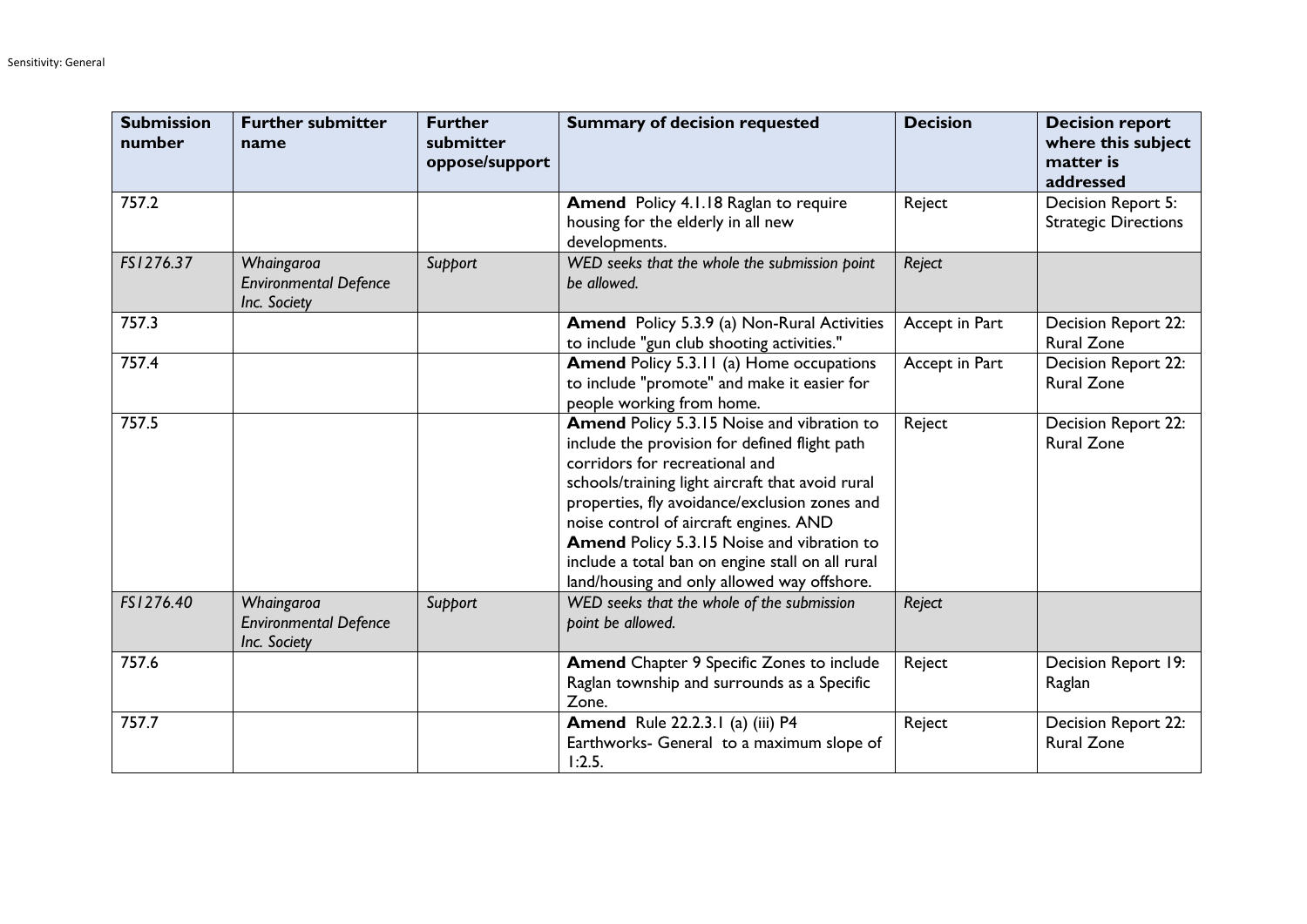| <b>Submission</b><br>number | <b>Further submitter</b><br>name                           | <b>Further</b><br>submitter<br>oppose/support | <b>Summary of decision requested</b>                                                                                                                                                                                                                                                                                                                                                                                                                                                                                                                                                                              | <b>Decision</b> | <b>Decision report</b><br>where this subject<br>matter is<br>addressed |
|-----------------------------|------------------------------------------------------------|-----------------------------------------------|-------------------------------------------------------------------------------------------------------------------------------------------------------------------------------------------------------------------------------------------------------------------------------------------------------------------------------------------------------------------------------------------------------------------------------------------------------------------------------------------------------------------------------------------------------------------------------------------------------------------|-----------------|------------------------------------------------------------------------|
| 757.8                       |                                                            |                                               | Add to Rule 22.2.3.1 P1 (a) Earthworks -<br>General the following text: "over any<br>consecutive 12 month time period."                                                                                                                                                                                                                                                                                                                                                                                                                                                                                           | Accept          | Decision Report 22:<br><b>Rural Zone</b>                               |
| 757.9                       |                                                            |                                               | <b>Amend</b> Schedule 30.2 (Notable Trees) to<br>include the following notable trees associated<br>Trees within 30m of high<br>with Raglan:<br>water mark between the Bow St jetty and<br>Helen Place; Trees adjacent to the airfield;<br>Trees within 10m of Marine Parade:<br><b>Trees</b><br>between the recreation ground and Lily<br>Trees on Wallis Street at the foot<br>Street:<br>of Government Road; Trees in the gully<br>between Rose Street and Lily Street; Trees<br>to the south west of SH23 between Hills<br>Road and Greenslade Road; Trees in the<br>Lorenzen Bay reserve; and<br>Large trees. | Reject          | Decision Report 8:<br>Historic Heritage                                |
| FS1276.41                   | Whaingaroa<br><b>Environmental Defence</b><br>Inc. Society | Support                                       | WED seeks that the whole of the submission<br>point be allowed.                                                                                                                                                                                                                                                                                                                                                                                                                                                                                                                                                   | Reject          |                                                                        |
| 757.10                      |                                                            |                                               | Add to the maps all tracks shown on the<br>Strategy maps and walkways through the<br>residential zones linking Lorenzen Bay with<br>Kaitoke Walkway allowing a circular walk<br>around Raglan, a cycle track from Wallis<br>Street to Violet Street, a link to the national<br>Te Araroa walkway using paper roads etc.<br>(via Karioi, Bridal Veil), walkways (and where<br>possible cycle ways) along the whole coast, a<br>track from Raglan to the summit of Karioi<br>using esplanades, reserves and paper roads                                                                                             | Reject          | Decision Report 13:<br>Infrastructure                                  |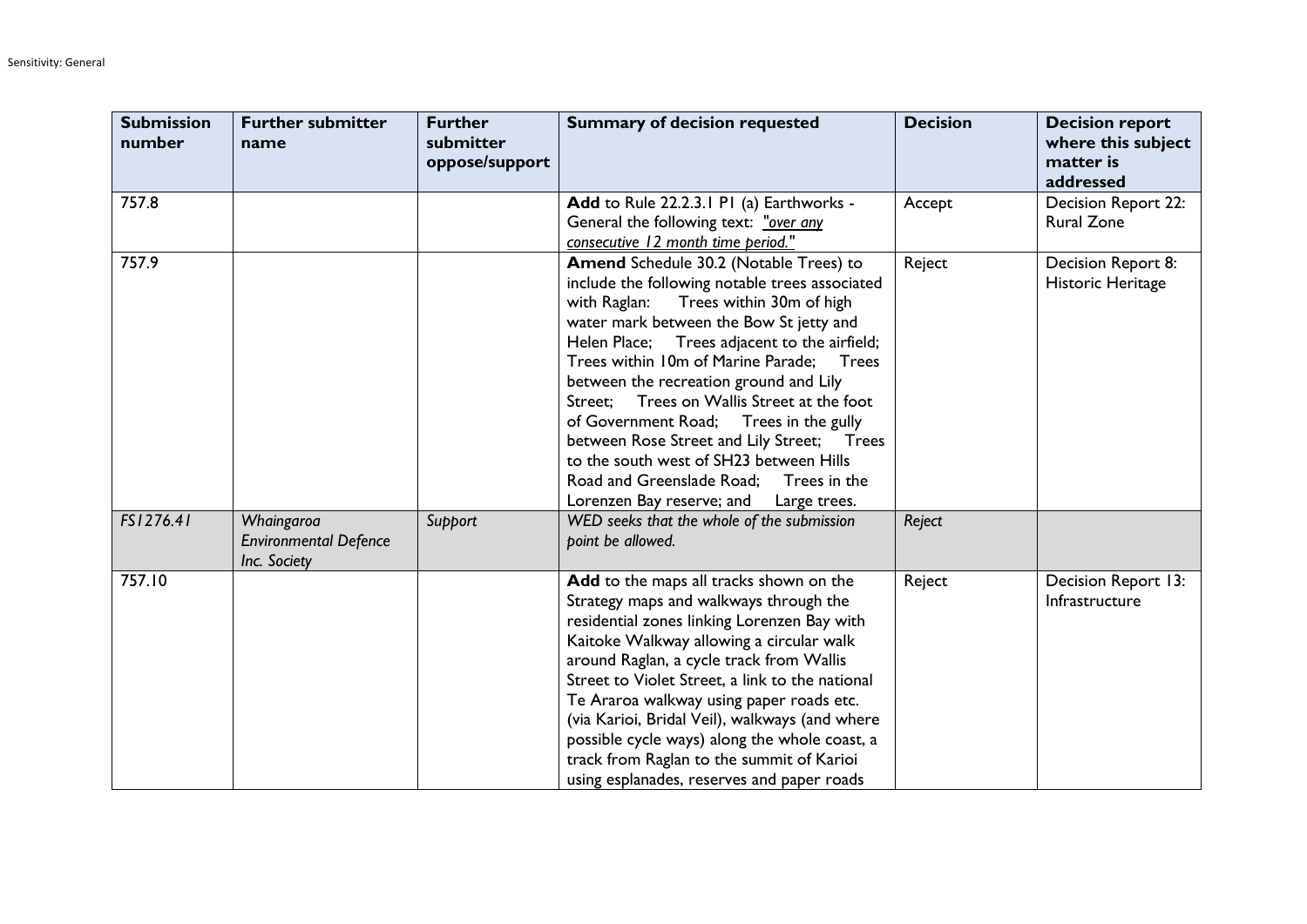| <b>Submission</b><br>number | <b>Further submitter</b><br>name                           | <b>Further</b><br>submitter<br>oppose/support | <b>Summary of decision requested</b>                                                                                                                                                                                                                                                                                     | <b>Decision</b> | <b>Decision report</b><br>where this subject<br>matter is<br>addressed |
|-----------------------------|------------------------------------------------------------|-----------------------------------------------|--------------------------------------------------------------------------------------------------------------------------------------------------------------------------------------------------------------------------------------------------------------------------------------------------------------------------|-----------------|------------------------------------------------------------------------|
|                             |                                                            |                                               | and a link along Wainui Stream from Wainui<br>reserves to Bryant Reserve.                                                                                                                                                                                                                                                |                 |                                                                        |
| FS1276.64                   | Whaingaroa<br><b>Environmental Defence</b><br>Inc. Society | Support                                       | WED seeks that the whole of the submission<br>point be allowed.                                                                                                                                                                                                                                                          | Reject          |                                                                        |
| 757.11                      |                                                            |                                               | <b>Amend Rule 16.4.14 Subdivision of</b><br>esplanade reserves and esplanade strips, to<br>include the following: The developer of lots<br>4ha shall be required to provide esplanade<br>facilities that will include as a minimum a 1.8m<br>wide timber edge gravel path walkway and<br>10% of area landscape planting. | Reject          | <b>Decision Report 14:</b><br><b>Residential Zone</b>                  |
| FS1308.125                  | The Surveying Company                                      | Oppose                                        |                                                                                                                                                                                                                                                                                                                          | Accept          |                                                                        |
| 757.12                      |                                                            |                                               | Amend the Proposed Waikato District Plan<br>to include a resource management<br>framework for the management of<br>Genetically Modified Organisms that is<br>regional specific taking into account<br>environmental, economic and social well-<br>being considerations.                                                  | Reject          | Decision Report 12:<br><b>Genetically Modified</b><br>Organisms        |
| FS1192.34                   | <b>IH &amp; R Cotman</b>                                   | Oppose                                        |                                                                                                                                                                                                                                                                                                                          | Accept          |                                                                        |
| FS1199.33                   | <b>New Zealand Forest</b><br><b>Research Institute</b>     | Oppose                                        |                                                                                                                                                                                                                                                                                                                          | Accept          |                                                                        |
| FS1212.34                   | David Stewart Bull                                         | Oppose                                        |                                                                                                                                                                                                                                                                                                                          | Accept          |                                                                        |
| FS1214.33                   | <b>Forest Owners Association</b>                           | Oppose                                        |                                                                                                                                                                                                                                                                                                                          | Accept          |                                                                        |
| FS1225.34                   | <b>BIOTech New Zealand</b>                                 | Oppose                                        |                                                                                                                                                                                                                                                                                                                          | Accept          |                                                                        |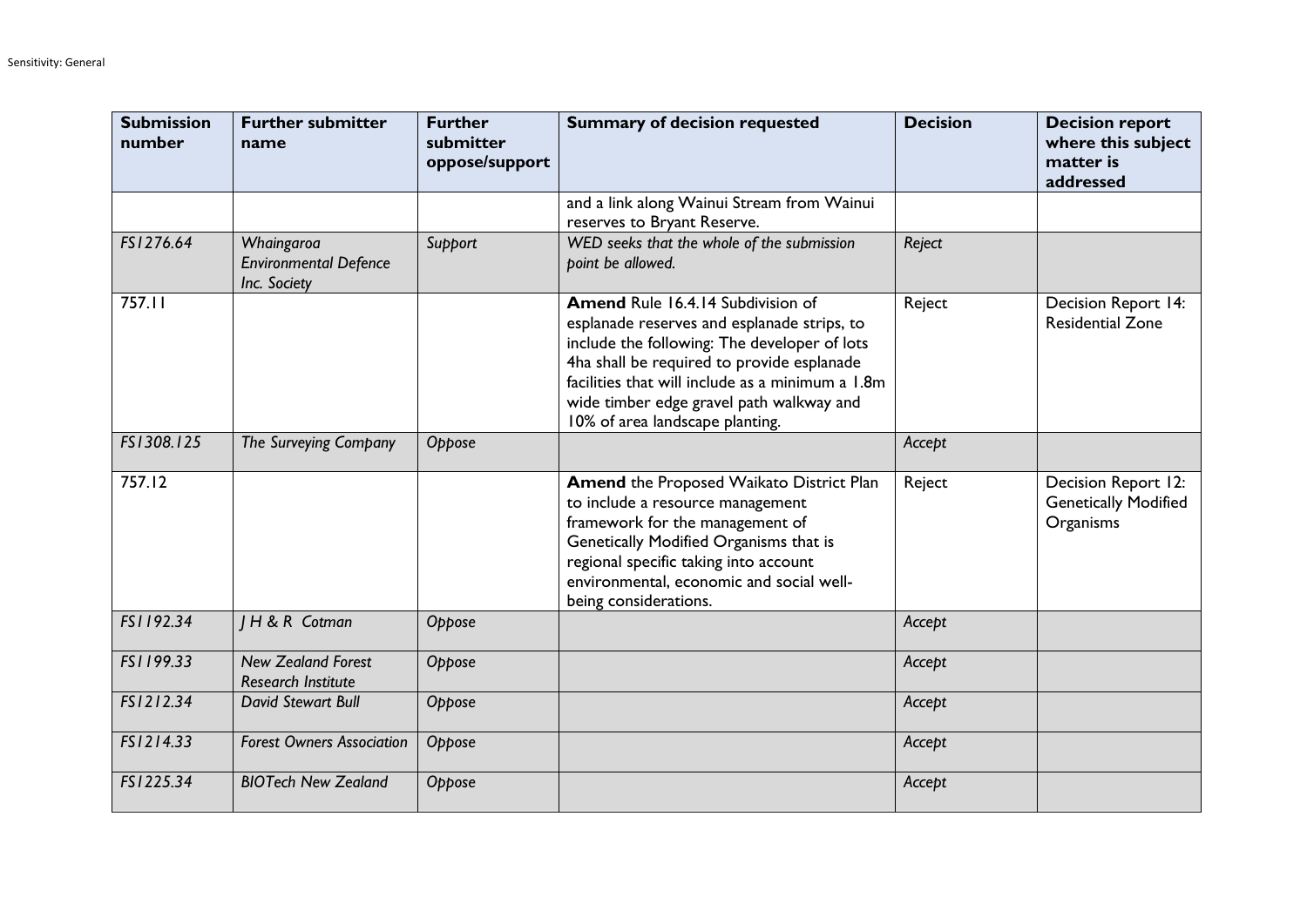| <b>Submission</b><br>number | <b>Further submitter</b><br>name                           | <b>Further</b><br>submitter<br>oppose/support | <b>Summary of decision requested</b>                                                                                                                                                                                                                                                                                           | <b>Decision</b> | <b>Decision report</b><br>where this subject<br>matter is<br>addressed |
|-----------------------------|------------------------------------------------------------|-----------------------------------------------|--------------------------------------------------------------------------------------------------------------------------------------------------------------------------------------------------------------------------------------------------------------------------------------------------------------------------------|-----------------|------------------------------------------------------------------------|
| FS1295.34                   | Life Sciences Network<br>Incorporated                      | Oppose                                        |                                                                                                                                                                                                                                                                                                                                | Accept          |                                                                        |
| FS1320.34                   | Livestock Improvement<br>Corporation                       | Oppose                                        |                                                                                                                                                                                                                                                                                                                                | Accept          |                                                                        |
| FS1343.36                   | <b>Bruce Cameron</b>                                       | Oppose                                        |                                                                                                                                                                                                                                                                                                                                | Accept          |                                                                        |
| FS1276.100                  | Whaingaroa<br><b>Environmental Defence</b><br>Inc. Society | Support                                       |                                                                                                                                                                                                                                                                                                                                | Reject          |                                                                        |
| FS1342.292                  | <b>Federated Farmers</b>                                   | Oppose                                        |                                                                                                                                                                                                                                                                                                                                | Accept          |                                                                        |
| 757.13                      |                                                            |                                               | <b>Amend the Proposed Waikato District Plan</b><br>to include strong precautionary and<br>prohibitive provisions, policies and rules<br>relating to Genetically Modified Organisms<br>that are the same (or similar) as those in the<br>Far North District Plan, the Whangarei<br>District Plan and the Auckland Unitary Plan. | Reject          | Decision Report 12:<br><b>Genetically Modified</b><br>Organisms        |
| FS1192.64                   | H & R Cotman                                               | Oppose                                        |                                                                                                                                                                                                                                                                                                                                | Accept          |                                                                        |
| FS1199.34                   | <b>New Zealand Forest</b><br><b>Research Institute</b>     | Oppose                                        |                                                                                                                                                                                                                                                                                                                                | Accept          |                                                                        |
| FS1212.35                   | <b>David Stewart Bull</b>                                  | Oppose                                        |                                                                                                                                                                                                                                                                                                                                | Accept          |                                                                        |
| FS1214.34                   | <b>Forest Owners Association</b>                           | Oppose                                        |                                                                                                                                                                                                                                                                                                                                | Accept          |                                                                        |
| FS1225.35                   | <b>BIOTech New Zealand</b>                                 | Oppose                                        |                                                                                                                                                                                                                                                                                                                                | Accept          |                                                                        |
| FS1295.35                   | Life Sciences Network<br>Incorporated                      | Oppose                                        |                                                                                                                                                                                                                                                                                                                                | Accept          |                                                                        |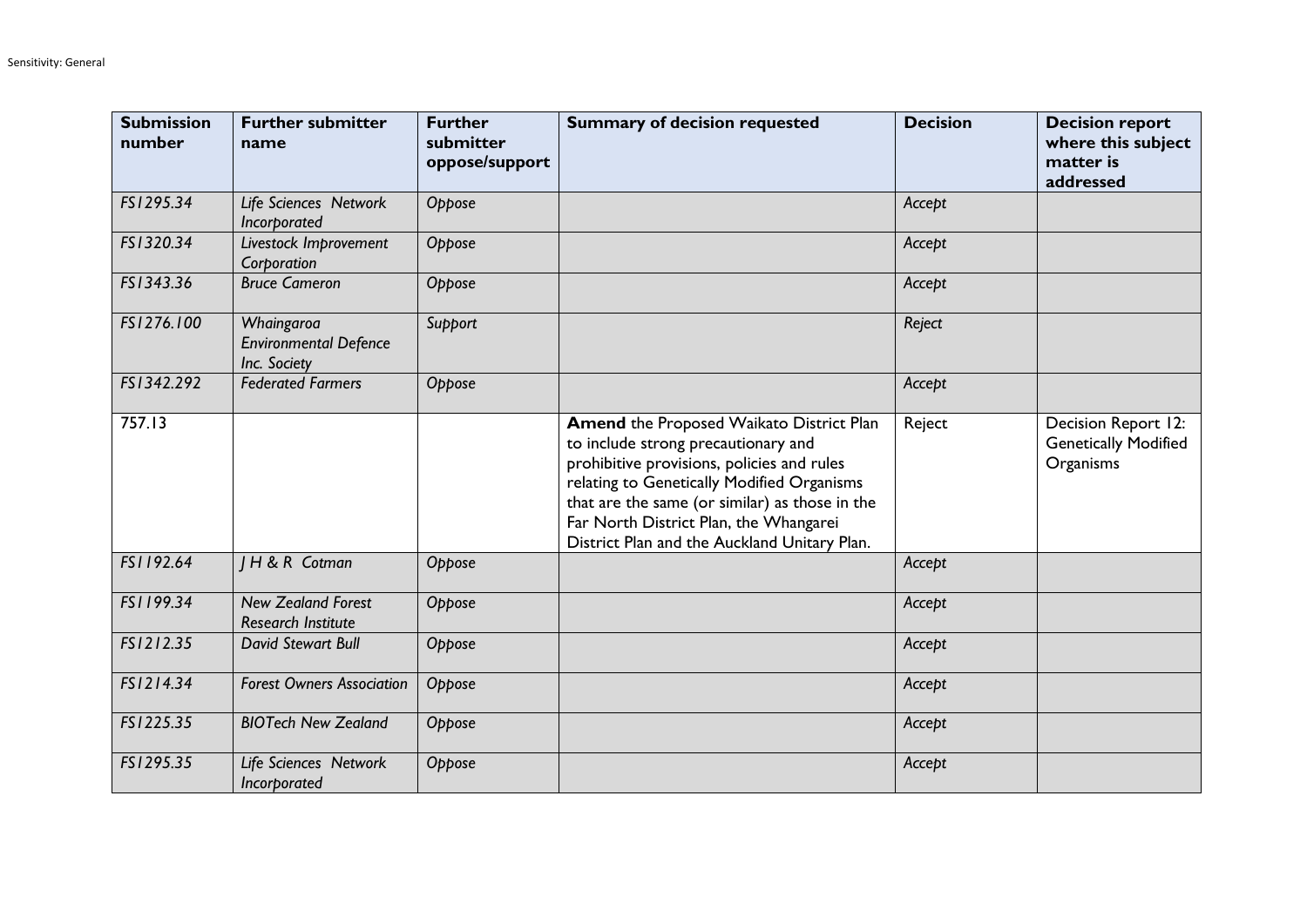| <b>Submission</b><br>number | <b>Further submitter</b><br>name                           | <b>Further</b><br>submitter<br>oppose/support | <b>Summary of decision requested</b>                                                                                                                                                                                                                                                                                                                                                                                               | <b>Decision</b> | <b>Decision report</b><br>where this subject<br>matter is<br>addressed |
|-----------------------------|------------------------------------------------------------|-----------------------------------------------|------------------------------------------------------------------------------------------------------------------------------------------------------------------------------------------------------------------------------------------------------------------------------------------------------------------------------------------------------------------------------------------------------------------------------------|-----------------|------------------------------------------------------------------------|
| FS1320.35                   | Livestock Improvement<br>Corporation                       | Oppose                                        |                                                                                                                                                                                                                                                                                                                                                                                                                                    | Accept          |                                                                        |
| FS1343.37                   | <b>Bruce Cameron</b>                                       | Oppose                                        |                                                                                                                                                                                                                                                                                                                                                                                                                                    | Accept          |                                                                        |
| FS1276.101                  | Whaingaroa<br><b>Environmental Defence</b><br>Inc. Society | Support                                       |                                                                                                                                                                                                                                                                                                                                                                                                                                    | Reject          |                                                                        |
| FS1342.293                  | <b>Federated Farmers</b>                                   | Oppose                                        |                                                                                                                                                                                                                                                                                                                                                                                                                                    | Accept          |                                                                        |
| 757.14                      |                                                            |                                               | <b>Amend Rule 24.2.8- Indigenous vegetation</b><br>clearance inside a Significant Natural Area to<br>reduce the removal of Manuka and Kanuka<br>from 5m3 to 3m3. AND Delete reference to<br>"Coastal Environment" from Rule 24.2.8-<br>Indigenous vegetation clearance inside a<br>Significant Natural Area.                                                                                                                       | Accept in Part  | Decision Report 9:<br>Significant Natural<br>Areas                     |
| 757.15                      |                                                            |                                               | Amend Rule 24.3.3.1 Height - Building<br>general to encourage the use of variable<br>building heights, stepped facades to maintain<br>the built character of Raglan. Submission<br>provides the following example: A maximum<br>height of a building must not exceed 7.5m, and<br>where continuous roof lines occur (more than one<br>unit) then variable roof lines should be<br>implemented to maintain the character of Raglan. | Reject          | Decision Report 17:<br>Village Zone                                    |
| FS1276.56                   | Whaingaroa<br><b>Environmental Defence</b><br>Inc. Society | Support                                       |                                                                                                                                                                                                                                                                                                                                                                                                                                    | Reject          |                                                                        |
| 757.16                      |                                                            |                                               | Amend Policy 8.1.2 Provision, use and<br>development of public open space and<br>reserves, to include the following: Residential                                                                                                                                                                                                                                                                                                   | Reject          | Decision Report 23:<br>Reserves                                        |